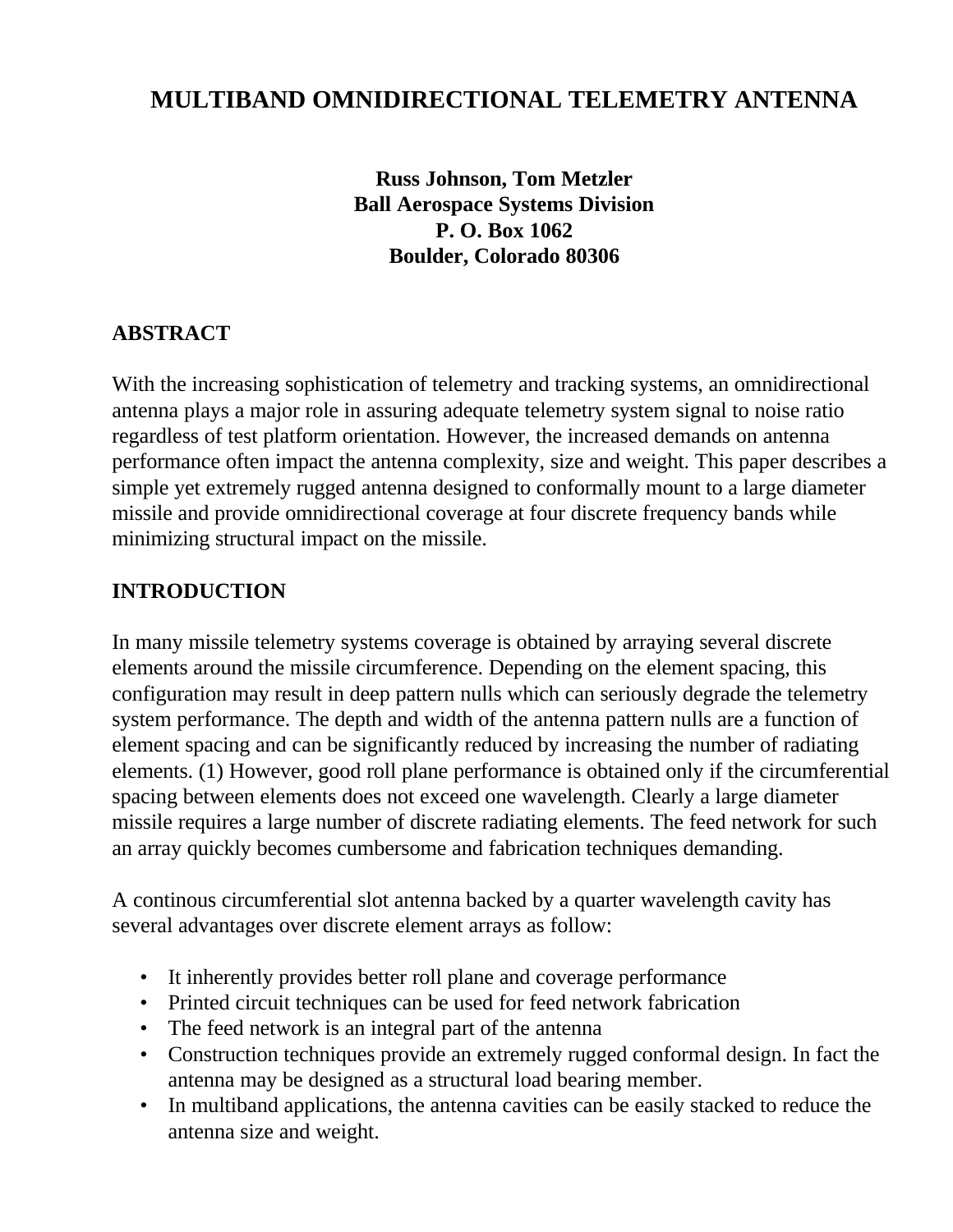The following paragraphs will describe the configuration and performance of a circumferential slot antenna designed for the MX missile. The antenna design was driven by minimum envelope, severe environmental and stringent coverage criteria.

## **CONFIGURATION**

Figure 1 depicts an exploded view of a typical antenna segment. The antenna segment is 4.0" wide, .5" deep and 36.1" in circumference. Complete configuration of the 92" diameter missile requires eight such segments recessed conformally to the missile skin and fed from a centrally located power divider. When arrayed, the segments form four circumferential slot antennas.

Each slot antenna is designed to resonant at a specific frequency; two L Band frequencies for GPS reception, one S Band telemetry frequency and one C Band transponder frequency. All antennas are backed by quarter wave cavities with S and C Band cavities lying above the two L Band cavities. Microstrip boards with etched power divider circuitry are bonded to the bottom of each cavity and are connected to the cavity structure by feed pins which act as current probes to properly excite the cavity.

The L Band cavities are partially loaded with teflon to reduce the cavity dimensions. In addition a Duroid radome is bonded over the external surface. The antenna is extremely sturdy with calculated structural resonant frequencies exceeding 800 Hz. The system weight is less than 80 pounds.

### **PERFORMANCE**

Ideally each circumferential slot is excited in such a way so as to produce a uniform amplitude and phase distribution. This can be theoretically accomplished if the number of feed points is such that the cavity is fed at least every wavelength along the circumference.(2) In practice the achievable amplitude and phase distribution is limited by fabrication tolerances and feed line coupling which may excite higher order modes in the cavity.

Extensive near field probe data was taken on each segment as well as the complete system. Typical near field data for a single segment is shown in Figure 2. Obviously at the higher frequencies dimensional tolerances quickly cause perturbations in the near field performance.

Figure 3 depicts the antenna set up for pattern measurements in an anechoic chamber. Far field measurements on an outdoor facility were also conducted. Typical patterns are depicted in Figures 4 and 5 with the performance summarized in Table I.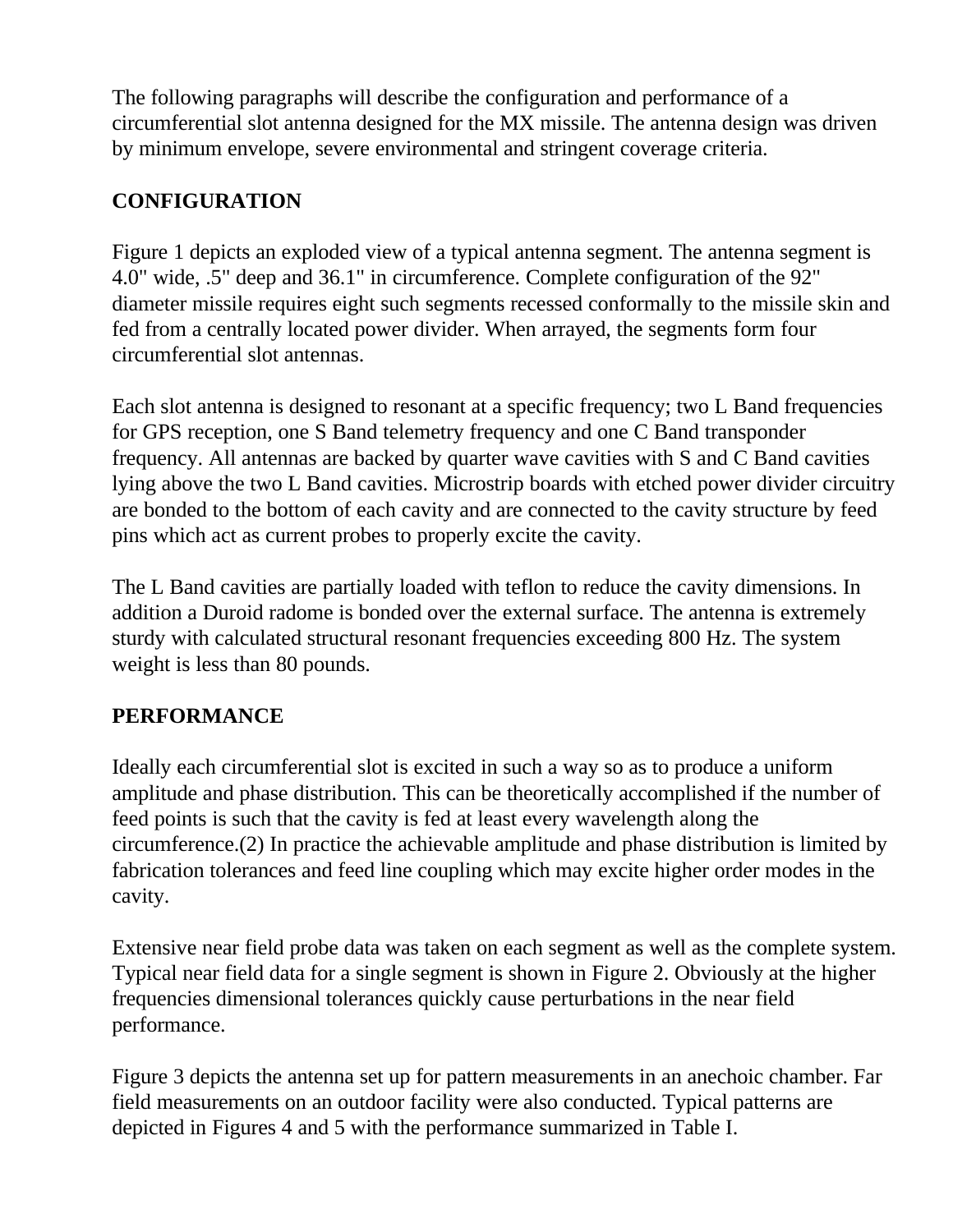In addition to performance tests, the antenna was subjected to environmental tests which included; shock tests (6750g), radom vibration (13.2  $g^2$ /Hz), thermal cycling (-13<sup>o</sup>to  $160^{\circ}$ F) and temperature/humidity tests. Power tests were also conducted to verify high altitude power capability at a 500 watt level for C Band and 20 watt for S Band.

#### **CONCLUSION**

A multiband circumferential slot antenna can be manufactured which requires only a 4" by .5" antenna envelope. The total radiation sphere can be nearly covered at the -8 dBil level for L and S Band frequencies and the -10 dBil for C Band frequencies.

#### **REFERENCES**

- (1) Chu, Ta-Shing, October, 1959, "On Use of Uniform Circular Arrays to Obtain Omnidirectional Patterns," IRE Transactions on Antennas and Propagation, pp 436- 438.
- (2) Munson, R. E., October 18-20, 1977, "Omni Directional Telemetry Antennas", International Telemetering Conference, Los Angeles, California.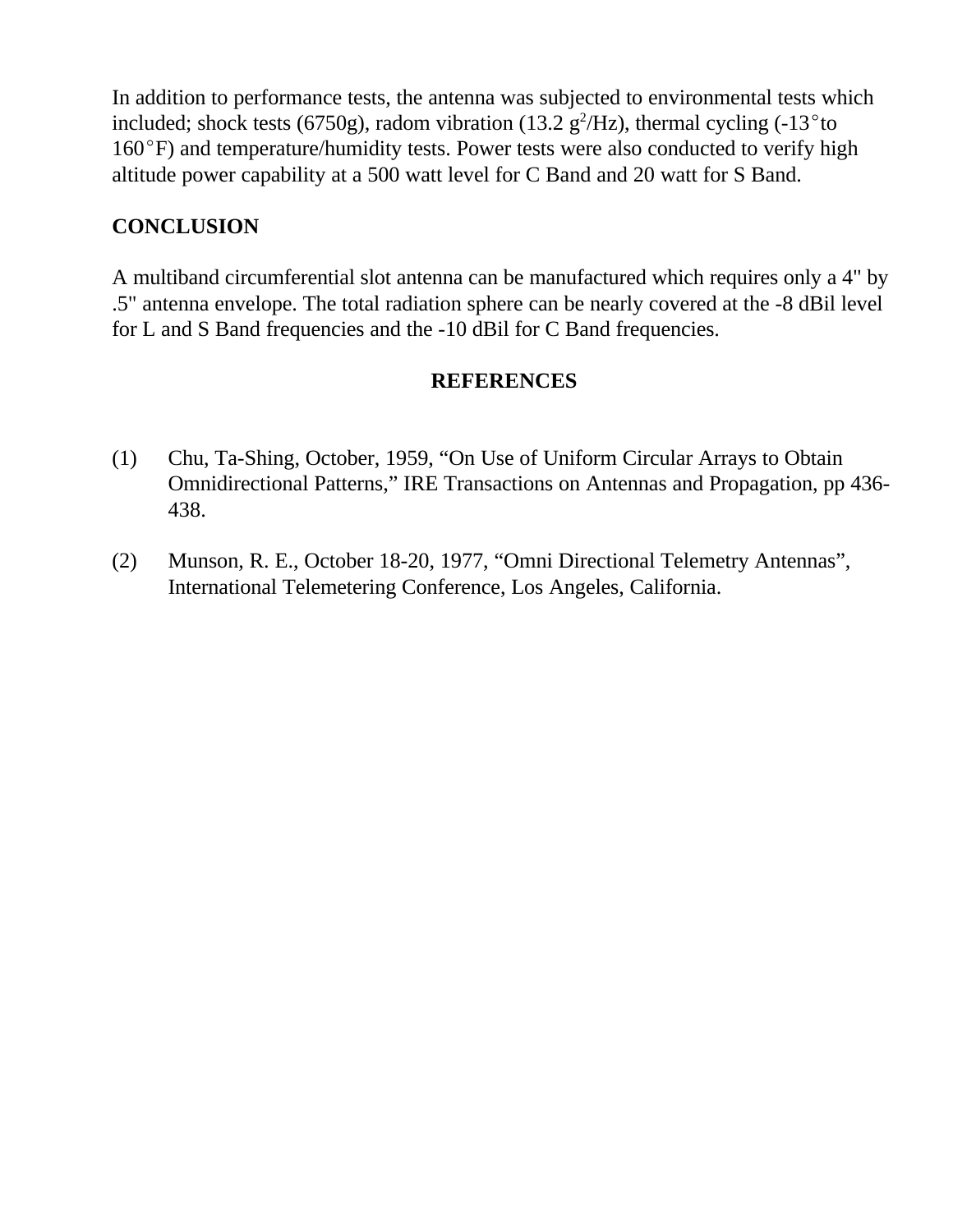| <b>TABLE I</b>                      |  |  |  |  |  |  |  |
|-------------------------------------|--|--|--|--|--|--|--|
| <b>MEASURED ANTENNA PERFORMANCE</b> |  |  |  |  |  |  |  |

| <b>BAND</b>   | <b>FREQUENCY</b> | <b>BANDWIDTH</b><br>2.0:1 | <b>GAIN</b><br>(95% SPHERE) | <b>ROLL</b><br><b>RIPPLE</b> | <b>PHASE</b><br>VARI-<br><b>ATION</b> | MAX.<br><b>PHASE</b><br><b>SLOPE</b> | <b>BAND</b><br><b>ISOLATION</b>  | POLARIZATION |
|---------------|------------------|---------------------------|-----------------------------|------------------------------|---------------------------------------|--------------------------------------|----------------------------------|--------------|
| $L_{2}$       | 1227 MHz         | 63 MHz                    | $-7.3$ dBil                 | 3.5 dB                       | $29^\circ$                            | $3.5^{\circ}/\text{deg.}$            | $<-20$ dB                        | Linear       |
| $L_1$         | 1575 MHz         | 123 MHz                   | $-7.5$ dBil                 | 4.3 dB                       | $22^{\circ}$                          | $2.0^{\circ}/\text{deg.}$            | $<-20$ dB                        | Linear       |
| S             | 2209 MHz         | 100 MHz                   | $-7.3$ dBil                 | 4.0 dB                       | $25^{\circ}$                          |                                      | $\langle -20 \text{ dB} \rangle$ | Linear       |
| $\mathcal{C}$ | 5765 MHz         | <b>100 MHz</b>            | $-10.0$ dBil                | $7.5 \text{ dB}$             | $56^{\circ}$                          |                                      | $\langle -20 \text{ dB} \rangle$ | Linear       |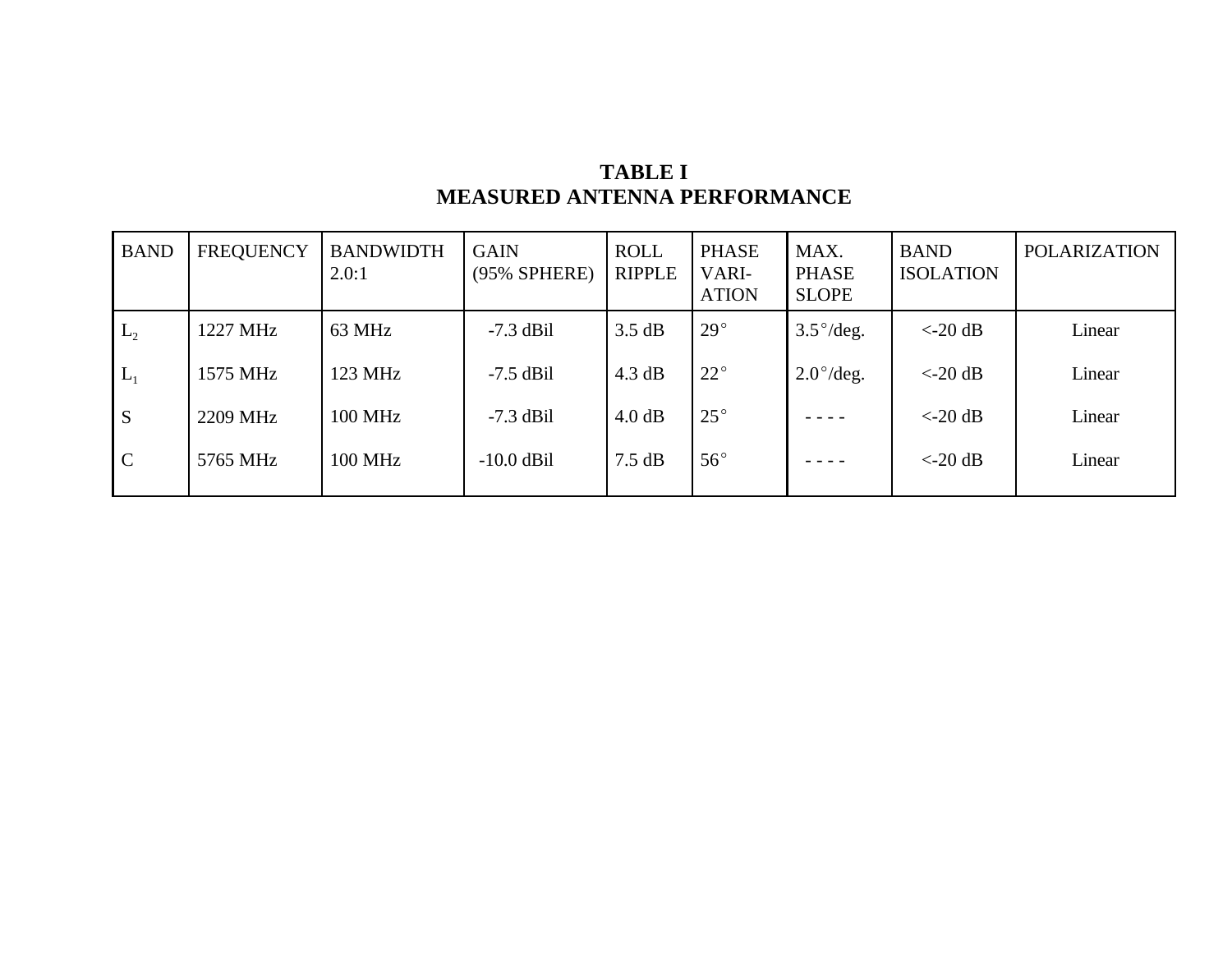

**FIGURE I ANTENNA SEGMENT CONFIGURATION**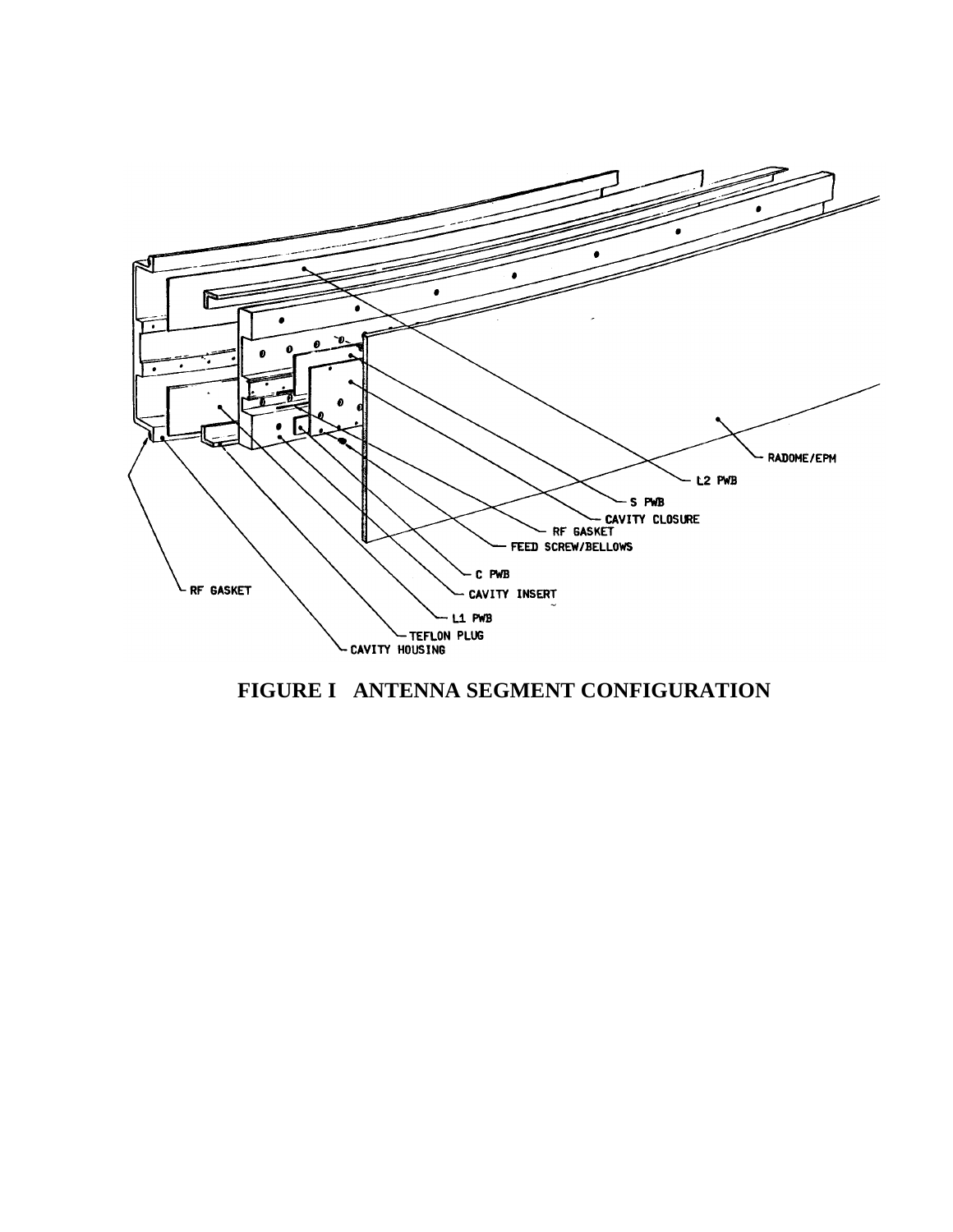

**FIGURE 2 SEGMENT NEAR FIELD DATA**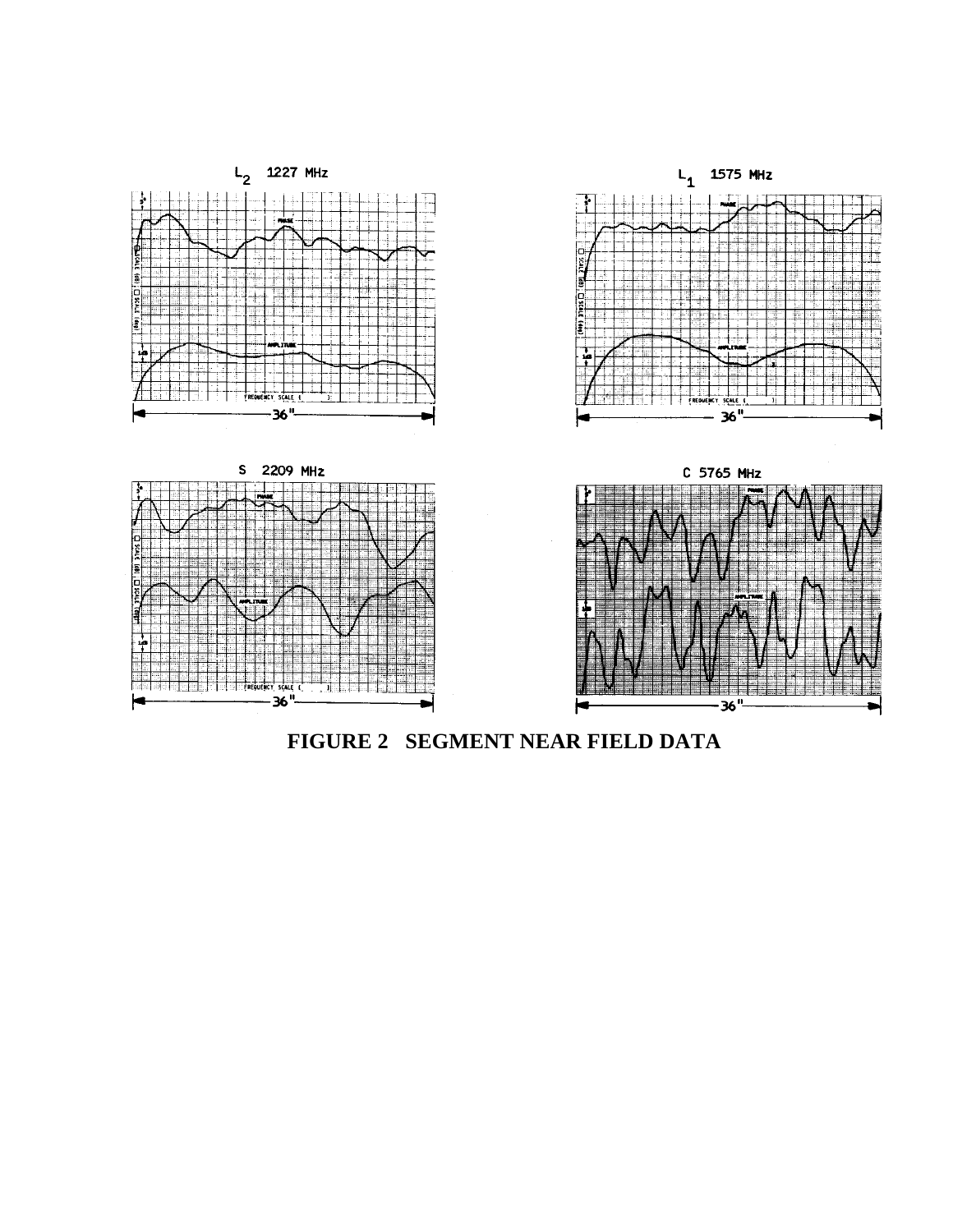

**FIGURE 3 MX TRIBAND ANTENNA**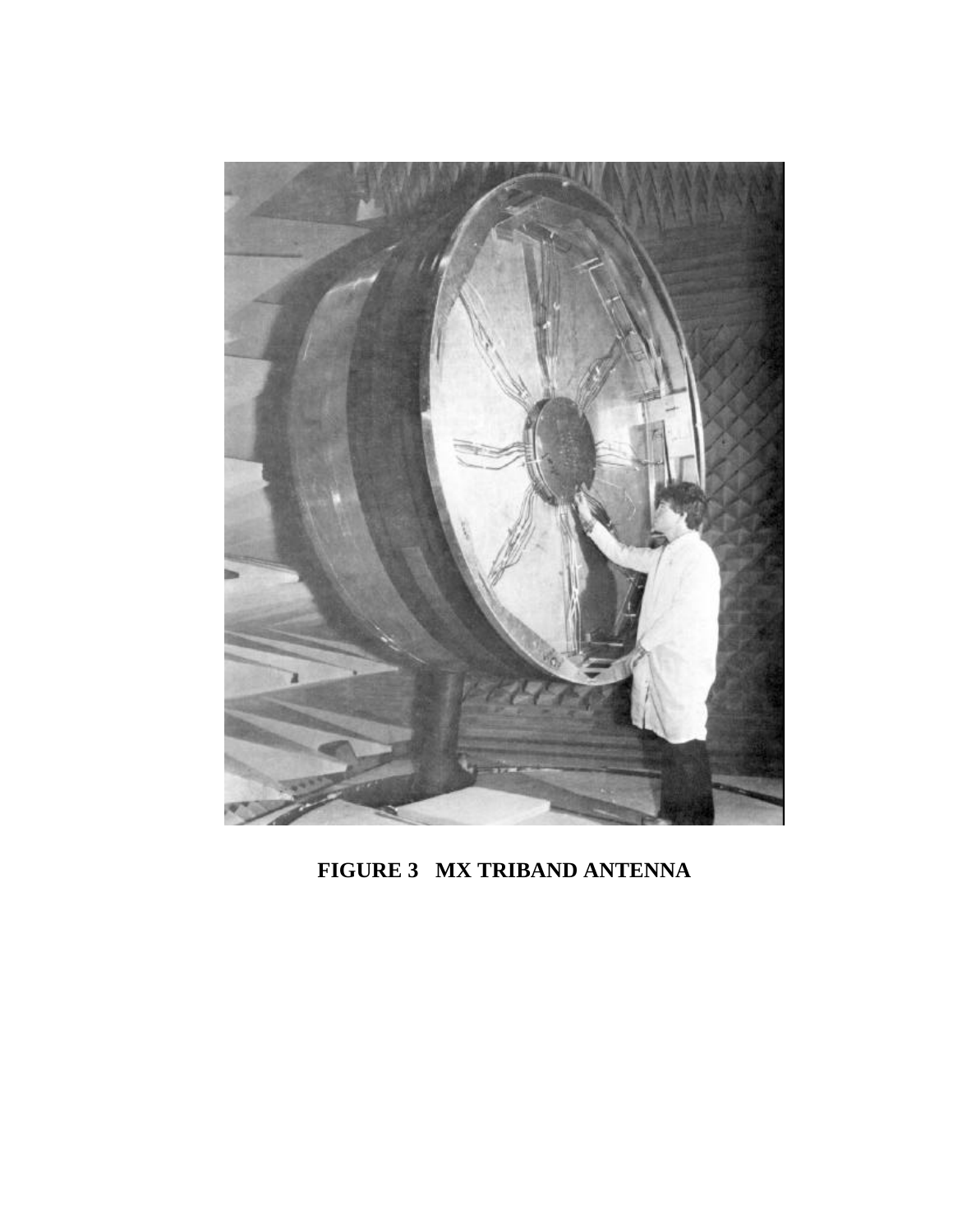



**FIGURE 4. MEASURED ANTENNA PATTERNS, L<sup>1</sup> AND L2**